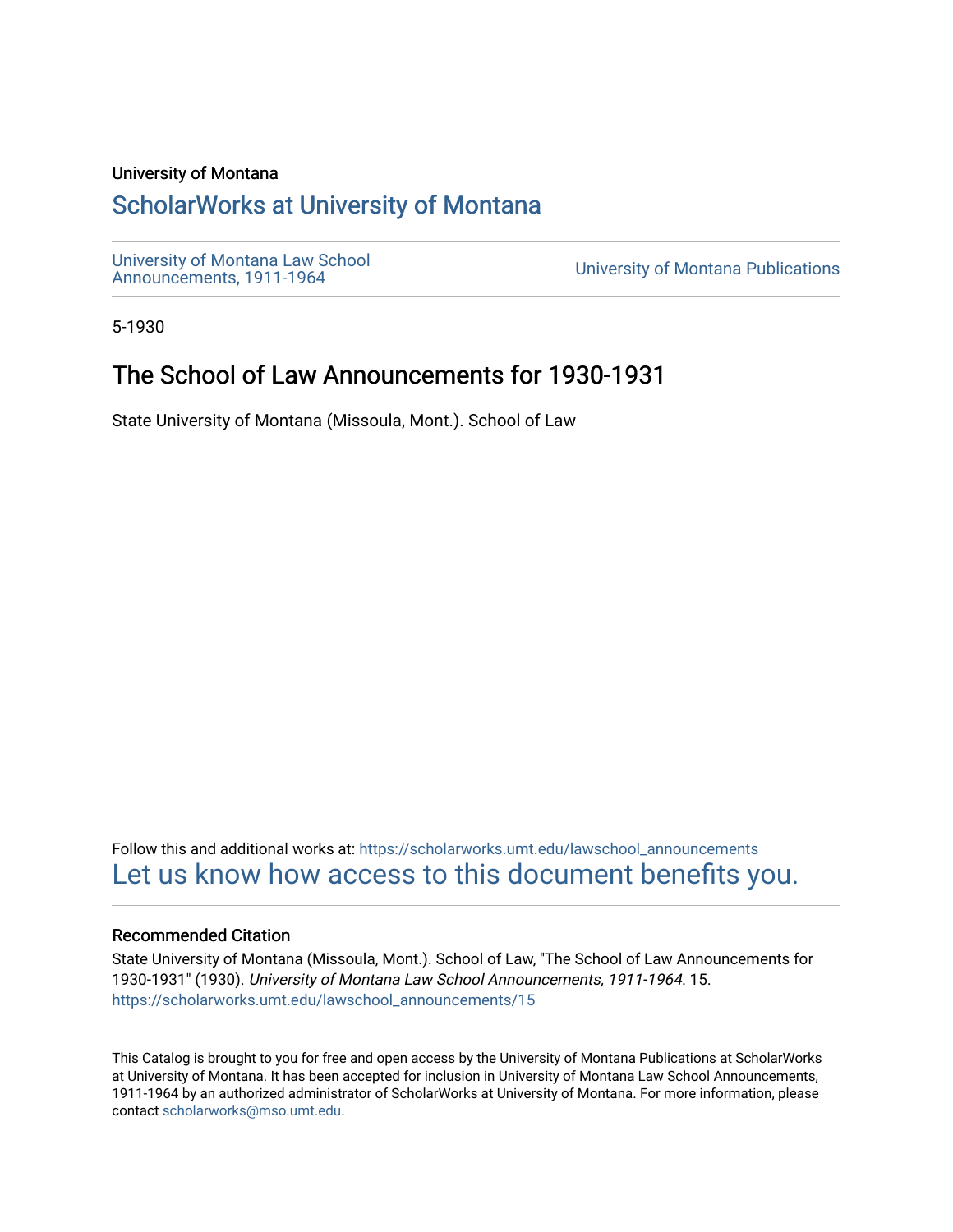# **UNIVERSITY OF MONTANA BULLETIN**

STATE UNIVERSITY SERIES NO. 311

acchever

## STATE UNIVERSITY

## The School of Law

**ANNOUNCEMENTS FOR** 1930-1931

> MISSOULA, MONTANA MAY, 1930

> > **Second 40**

**Published monthly at Missoula, Montana. Entered as second-class matter at the postoffice at Missoula, Montana, under Act of Congress, August 24, 1912.**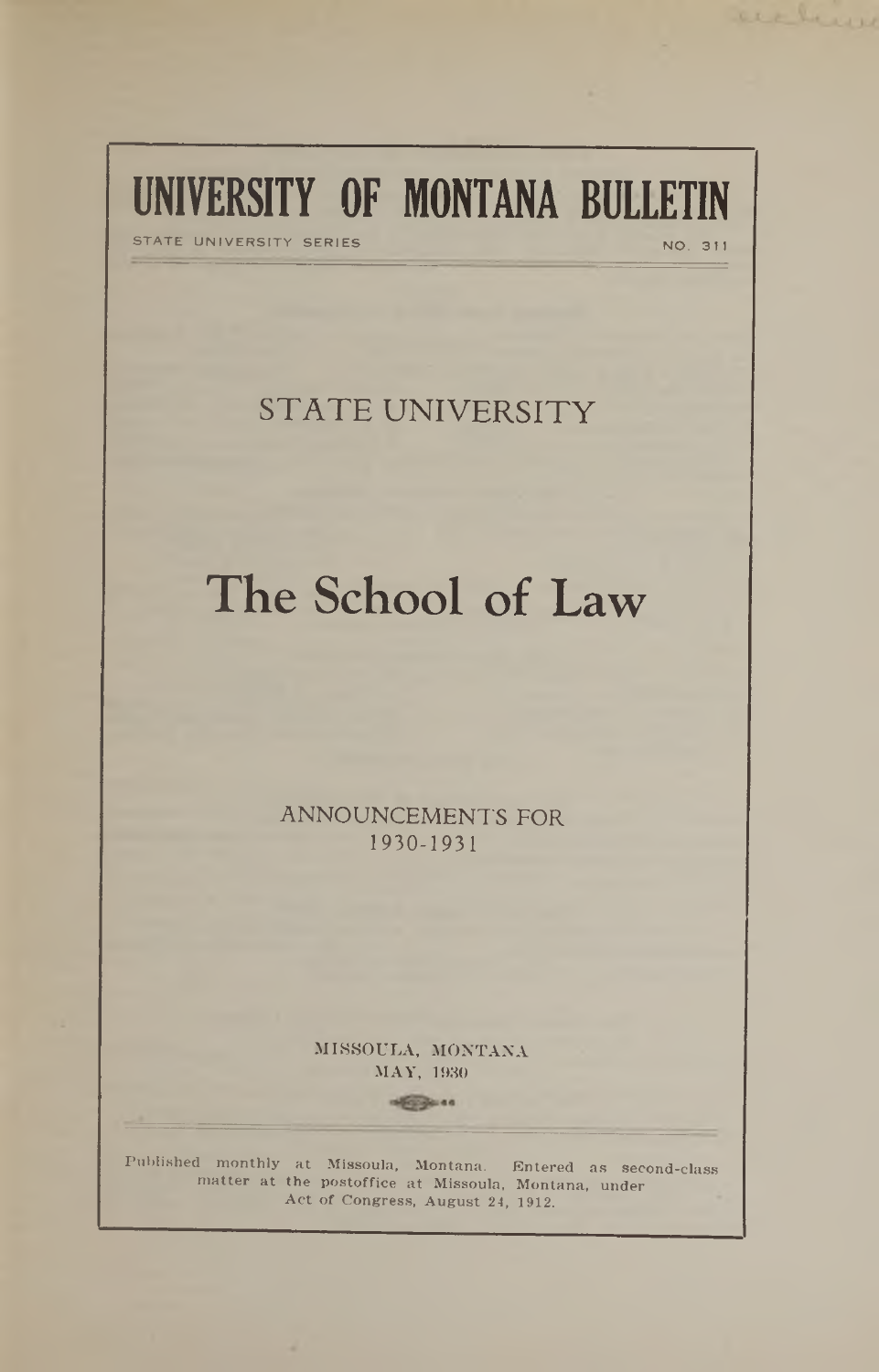#### THE IINIVERSITY OF MONTANA

#### MELVIN A. BRANNON, Chancellor of the University

The University of Montana is constituted under the provisions of Chapter<br>92 of the Laws of the Thirteenth Legislative Assembly, approved March 14,<br>1913 (effective July 1, 1913).

The general control and supervision of the University are vested in the<br>State Board of Education. The Chancellor of the University is the chief<br>executive officer. For each of the component institutions there is a local executive officer. executive board.

#### Montana State Board of Education

| ELIZABETH IRELAND, Supt. of Public InstructionEx-Officio, Secretary      |  |
|--------------------------------------------------------------------------|--|
|                                                                          |  |
|                                                                          |  |
|                                                                          |  |
|                                                                          |  |
| The University comprises the following institutions, schools and depart- |  |

ments:

#### The State University, Missoula

|                                       | Established February 17, 1893, and consisting of |
|---------------------------------------|--------------------------------------------------|
| The College of Arts and Sciences      | The School of Education                          |
| The School of Law                     | The Summer Session                               |
| The School of Pharmacy                | The Biological Station                           |
| The School of Forestry                | (Flathead Lake)                                  |
| The School of Journalism              | The Public Service Division                      |
| The School of Music                   |                                                  |
| The School of Business Administration | The Graduate Division                            |
|                                       | Charles H Clapp Dropidant                        |

i, Ciapp,

#### The State College, Bozeman

Established February 16, 1893, and consisting of The College of Agriculture<br>The College of Engineering<br>The College of Applied Science<br>The College of Household and

Industrial Arts

The School of Music<br>The Secondary School of Agriculture<br>The Agricultural Experiment Station<br>The Agricultural Extension Service

Alfred Atkinson, President

#### The State School of Mines, Butte

Established February 17, 1893, and consisting of Course in Metallurgical Engineering Course in Mining Engineering Bureau of Mines and Geology Course in Geological Engineering Francis A. Thomson, President

The State Normal College, Dillon

Established February 23, 1893, and consisting of

The Summer Quarter The Two-years Course The Teachers' Service Division

Sheldon E. Davis, President

#### The Eastern Montana Normal School, Billings

Established March 12, 1925, and consisting of

The Summer Quarter The Two-years Course Lynn B. McMullen, President

#### The Northern Montana School, Havre

Established March 8, 1913, and consisting of<br>Two years Liberal Arts and pre-professional courses G. H. Vande Bogart, President

For publications and detailed information concerning the different schools and colleges address the president of the particular institution concerned.<br>Communications intended for the Chancellor of the University should be<br>addressed to the State Capitol, Helena. Montana.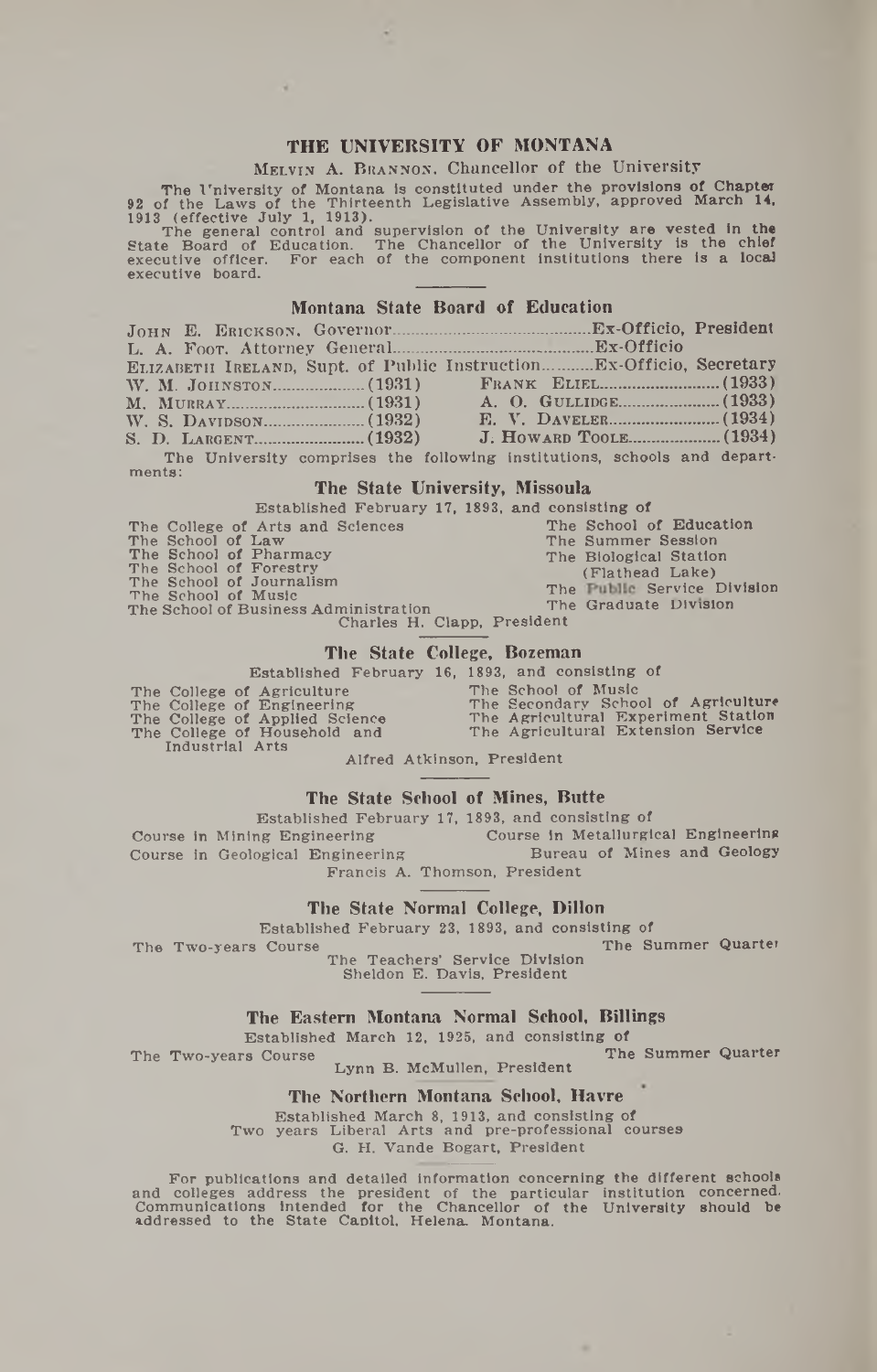## State University Calendar, 1930-1931

#### 1930

#### **Spring Quarter**

|                          | Memorial Day, a Holiday |
|--------------------------|-------------------------|
|                          |                         |
|                          |                         |
| June 9, Monday, 2:00 p.m |                         |
|                          |                         |

#### **Summer Session**

| There will be no Summer Session in the School of Law. |  |
|-------------------------------------------------------|--|

#### **Autumn Quarter**

|                                |  | September 23-24, Tuesday-WednesdayRegistration of Freshmen      |               |
|--------------------------------|--|-----------------------------------------------------------------|---------------|
|                                |  | September 26-27, Friday-SaturdayRegistration of Former Students |               |
|                                |  | and New Students with Advanced Standing                         |               |
|                                |  |                                                                 |               |
|                                |  |                                                                 |               |
| December 15-19, Monday-Friday. |  | Examinations                                                    |               |
| December 19, Friday, 4:30 p.m. |  |                                                                 |               |
|                                |  |                                                                 | Recess Begins |

#### 1931

#### **Winter Quarter**

| January 5, Monday                                           | Registration of New Students. |
|-------------------------------------------------------------|-------------------------------|
| January 6, TuesdayChristmas Recess Ends; Instruction Begins |                               |
|                                                             |                               |
|                                                             |                               |
|                                                             |                               |

— **3**—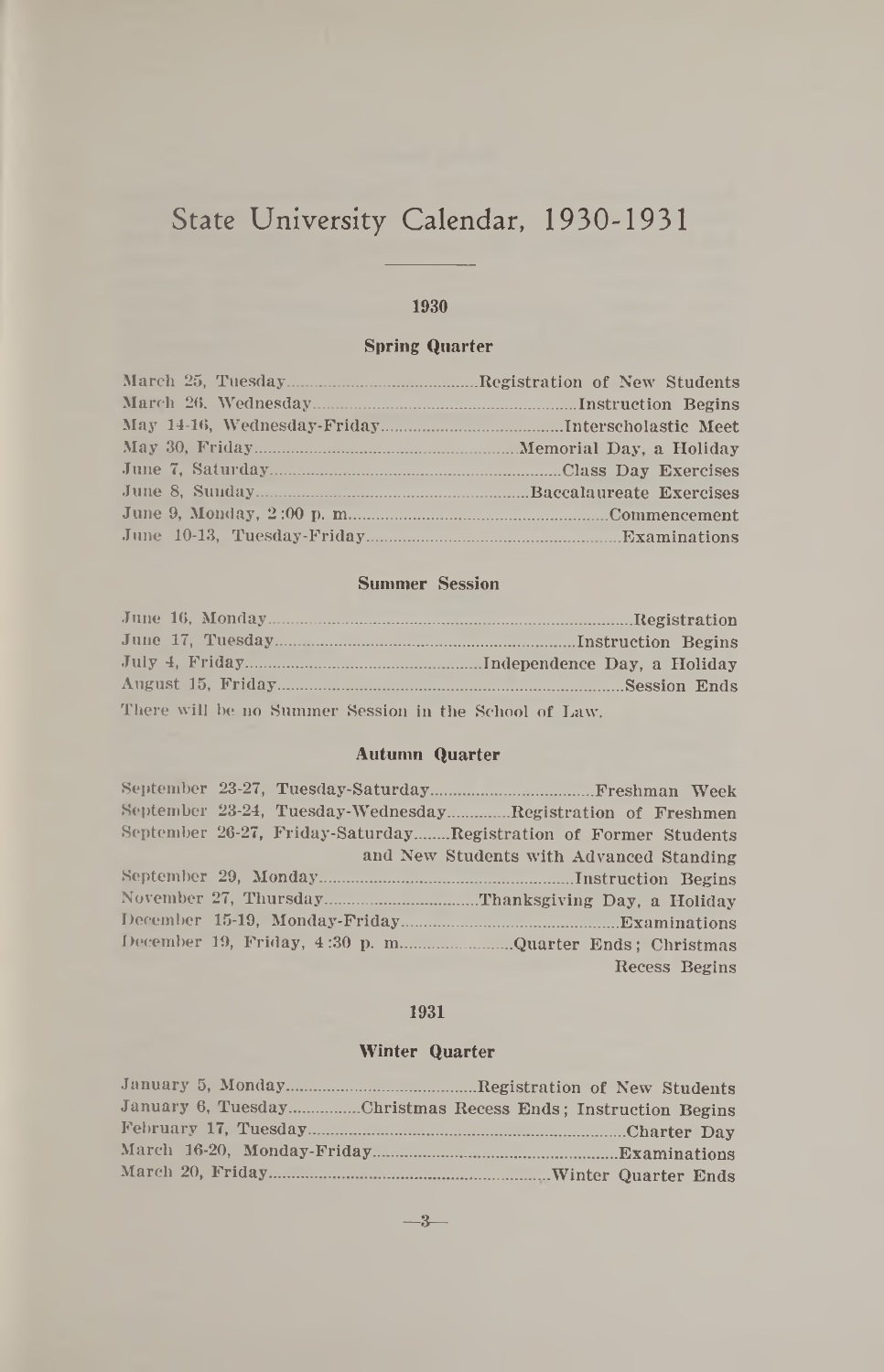#### **Spring Quarter**

|                             | <b>Registration of New Students</b> |
|-----------------------------|-------------------------------------|
| March 25, Wednesday         | Instruction Begins                  |
| May 13-15, Wednesday-Friday | Interscholastic Meet                |
|                             | Memorial Day, a Holiday             |
|                             | Class Day Exercises                 |
|                             | Baccalaureate Exercises             |
| June 8, Monday, 2:00 p.m.   | Commencement                        |
| June 9-12, Tuesday-Friday.  | Examinations                        |

#### **Summer Session**

| June 15, Monday.  | Registration                |
|-------------------|-----------------------------|
| June 16. Tuesday  | Instruction Begins          |
| July 4. Saturday. | Independence Day, a Holiday |
| August 14, Friday | Session Ends                |

#### **Autumn Quarter**

| September 22-26, Tuesday to Saturday.                      | Freshman Week                                    |
|------------------------------------------------------------|--------------------------------------------------|
|                                                            | <b>Registration of Freshmen</b>                  |
| September 25-26, Friday and SaturdayRegistration of Former |                                                  |
|                                                            | Students and New Students with Advanced Standing |
|                                                            |                                                  |
|                                                            | Thanksgiving Day, a Holiday                      |
| December 14-18, Monday-Friday.                             | Examinations                                     |
|                                                            | <b>Ouarter Ends: Christmas</b>                   |
|                                                            | Recess Begins                                    |

An act of the Seventeenth Legislative Assembly provides that schools shall not be dismissed on the following days: February 12 (Lincoln's Birthday), Ferbuary 22 (Washington's Birthday), second Tuesday of May (Arbor Day), June 14 (Flag Day), October 12 (Columbus Day), November 1 (Pioneer Day), November 11 (Armistice Day).

**4**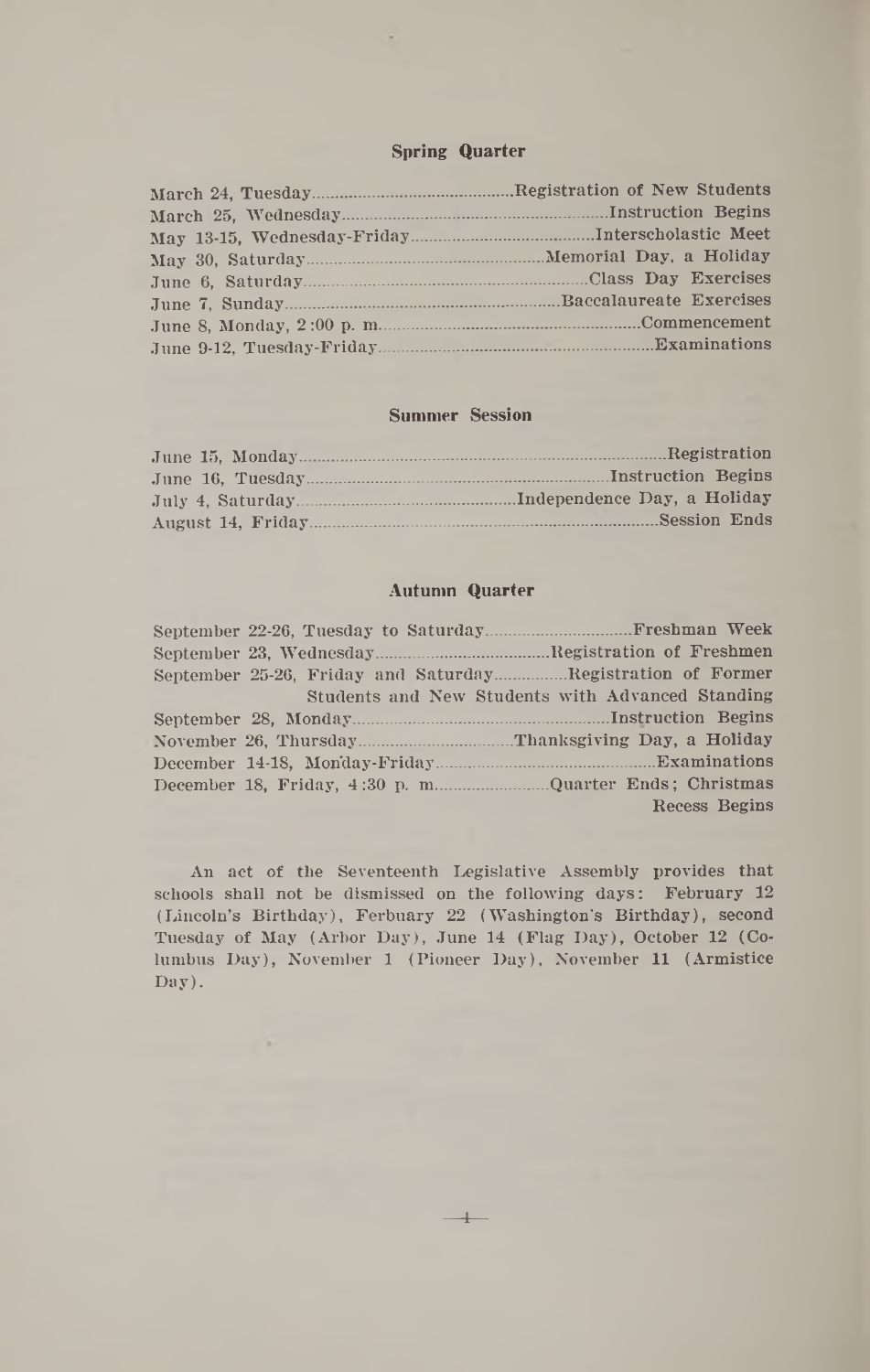### SCHOOL OF LAW

#### **Offirers of Administration and Instruction**

#### **OFFICERS OF ADMINISTRATION**

Melvin A. Brannon, Ph. D.........................Chancellor of the University CHARLES H. CLAPP, Ph. D..................... President of the State University C. W. LEAPHART, M.A., S.J.D. (Harvard)...... Dean and Professor of Law

#### **OFFICERS OF INSTRUCTION**

C. W. LEAPHART, M.A., S.J.D. (Harvard)............................ Professor of Law Walter L. Pope, B.A., J.D. (University of Chicago).... Professor of Law ALBERT NEWTON WHITLOCK, M.A., LL.B. (Harvard)...... Professor of Law DAVID R. MASON, B.A., S.J.D. (Harvard)........ Associate Professor of Law J. H. TOELLE, B.A., LL.M. (Harvard)............. Associate Professor of Law

#### **GENERAL STATEMENT**

The School of Law is located in a modernly equipped law school building with adequate class, office, library, and court room facilities. The school has a good working library of twenty-three thousand volumes. It includes the reports of the Supreme Court of the United States, the complete Reporter System, all State Reports up to the Reporter System, complete sets of reports not in the Reporter System, English Reports, English Statutes, Canadian Reports, the revision and current statute laws of all the states in the Union, citators, encyclopedias, digests, and all leading collections of cases. To a very great extent the library is the result of the generous gifts and legacies of Mrs. W. W. Dixon, and gifts of Judge John J. McHatton and the Anaconda Copper Mining Company. The school is a member of the Asso-. ciation of American Law Schools and is one of the schools approved by the American Bar Association.

#### **Requirements for Admission**

The American Bar Association recommends to the various states that two years of college work and three years' work in a School of Law be required of applicants for admission to the practice of law. The Montana Supreme Court requires of those seeking admission to the Bar of the state by examination two years' work in a college or university or its equivalent, in addition to the study of law. Since its foundation in 1911, the School of Law has required two years of college work for admission as a regular student. In accordance wtih these recommendations and requirements it admits no special students.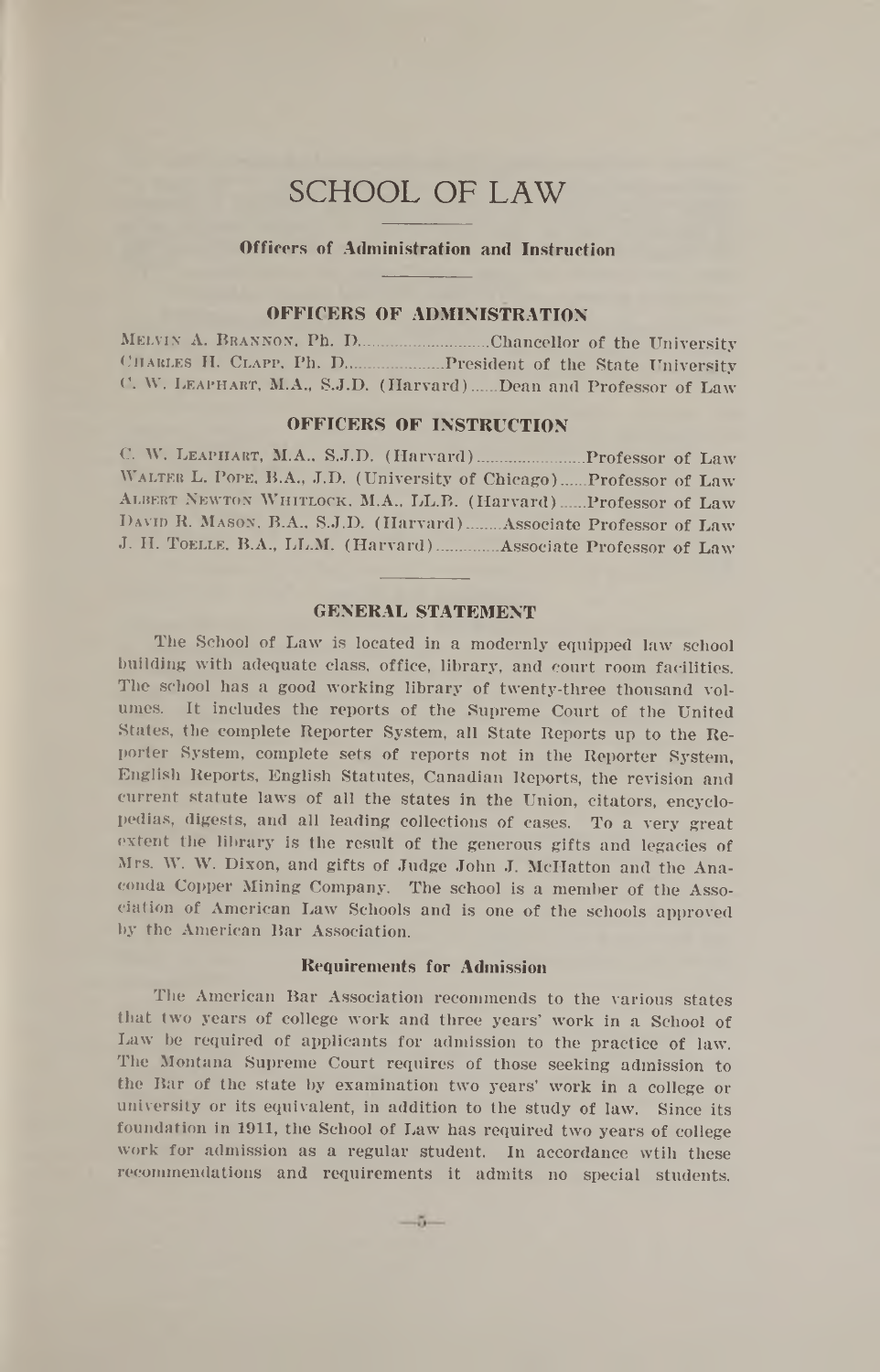Students wishing to register in the School of Law must present credentials showing that they have completed one-half of the work required for the degree of B.A. or B.S. in the State University of Montana, or equivalent work in some other college or university whose credits are recognized by the State University of Montana. In this work they must have obtained as many grade points as credits earned. (For explanation of grade points see page 37 of the general catalog.)

Advanced standing may be granted to students who present satisfactory credentials for equivalent courses taken in schools which are members of the Association of American Law Schools.

#### **Fees and Expenses**

There are no special fees for registration in the School of Law. The general University fees are: Entrance, \$5; registration, \$5; incidental, \$10; student activity, \$5; Student Union Building, \$1; health service, \$2.50. The fee for non-residents of Montana is \$25 a quarter additional. The cost of books in the School of Law will average about \$35 a year.

#### **Graduation and Degrees**

Students will be granted the degree of LL.B., upon satisfactory completion of the course. For this degree students are required to complete three years of law with a total of 126 credit hours, including all required courses and to maintain a " $C$ " average or better. In no case will a degree be given unless the student has attended a law school of recognized standing for nine quarters, or their equivalent, of which at least three must have been in the School of Law of the University of Montana. Two summer sessions of approximately six weeks each will be counted as one quarter.

No student will be recommended for the degree of Bachelor of Laws who is markedly deficient in English.

No student will be recommended for the degree of Bachelor of Laws who in the opinion of the majority of the members of the faculty of the School of Law is unfitted for admission to the practice of law by reason of a lack of honesty and integrity.

#### **Combined Degrees**

Undergraduate students in regular standing, candidates for the degree of Bachelor of Arts, electing law as a major subject at the beginning of the junior year may count not to exceed 65 credit hours of the law course towards graduation and the degree of Bachelor of Arts.

Students may also combine Business Administration and Law so as to secure in six years the degree of Bachelor of Arts in Business Administration and the degree of Bachelor of Laws.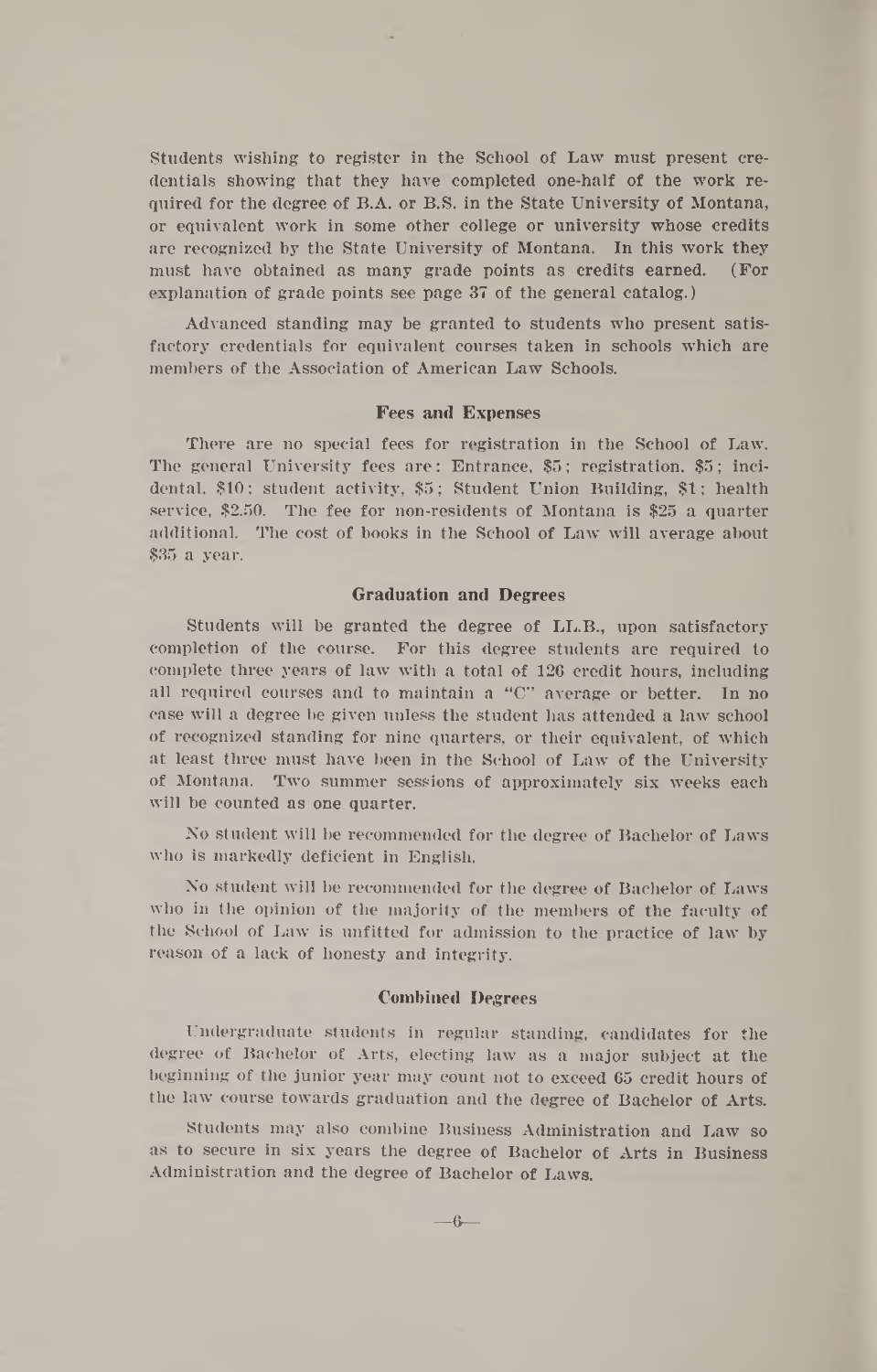#### **Courses for Non-Professional Students**

Courses in the Law School are open to students in other departments and schools in the University who meet its entrance requirements. Credits obtained may apply towards degrees in such departments.

#### **Pre-Legal Preparation**

Although students who have successfully carried two full years of college work may register as regular students in the School of Law those who contemplate careers as lawyers are advised to take at least three years of college work before applying for admission.

No prescribed pre-legal schedule seems advisable. Besides the restricted electives required of freshman and sophomore candidates for the B. A. degree, the prospective law student is advised to devote as much time as is available to English, History, Economics, Political Science, Philosophy, Psychology, Sociology, Mathematics, and Latin.

#### **The Honor System**

The honor system has been in successful operation since the foundation of the school.

#### **Method of Instruction**

The case system of instruction is employed.

Special attention is given to practice court work, in which the students are required not only to argue legal questions, but to try cases, prepare appeals, and go through all the steps incident to the trial of a law suit. A very thorough course is given in the use of law books in which the student learns by practice where to find the law.

#### **COURSES OF INSTRUCTION**

The course of study extends over a period of three years and is so arranged as to require a total of 126 credits. No student will be allowed credit in any one quarter for over fifteen hours' work in the School of Law ; except that in addition, within the discretion of the Dean, a student may be allowed to take an examination to remove a condition and be given credit upon satisfactory passage of the same. All first year work and, in addition, the courses in Pleading and Practice Court are required of all candidates for the degree. Aside from the two courses mentioned, all other courses in the second and third years are elective. The curriculum is designed to afford a preparation for the practice of law in any state, but special attention will be given in all courses to the codes and decisions of Montana.

#### **Examinations**

Where courses extend over one quarter, credit is provisional upon the completion of and final satisfactory examination over the whole course. In continuous courses examinations also will be given at the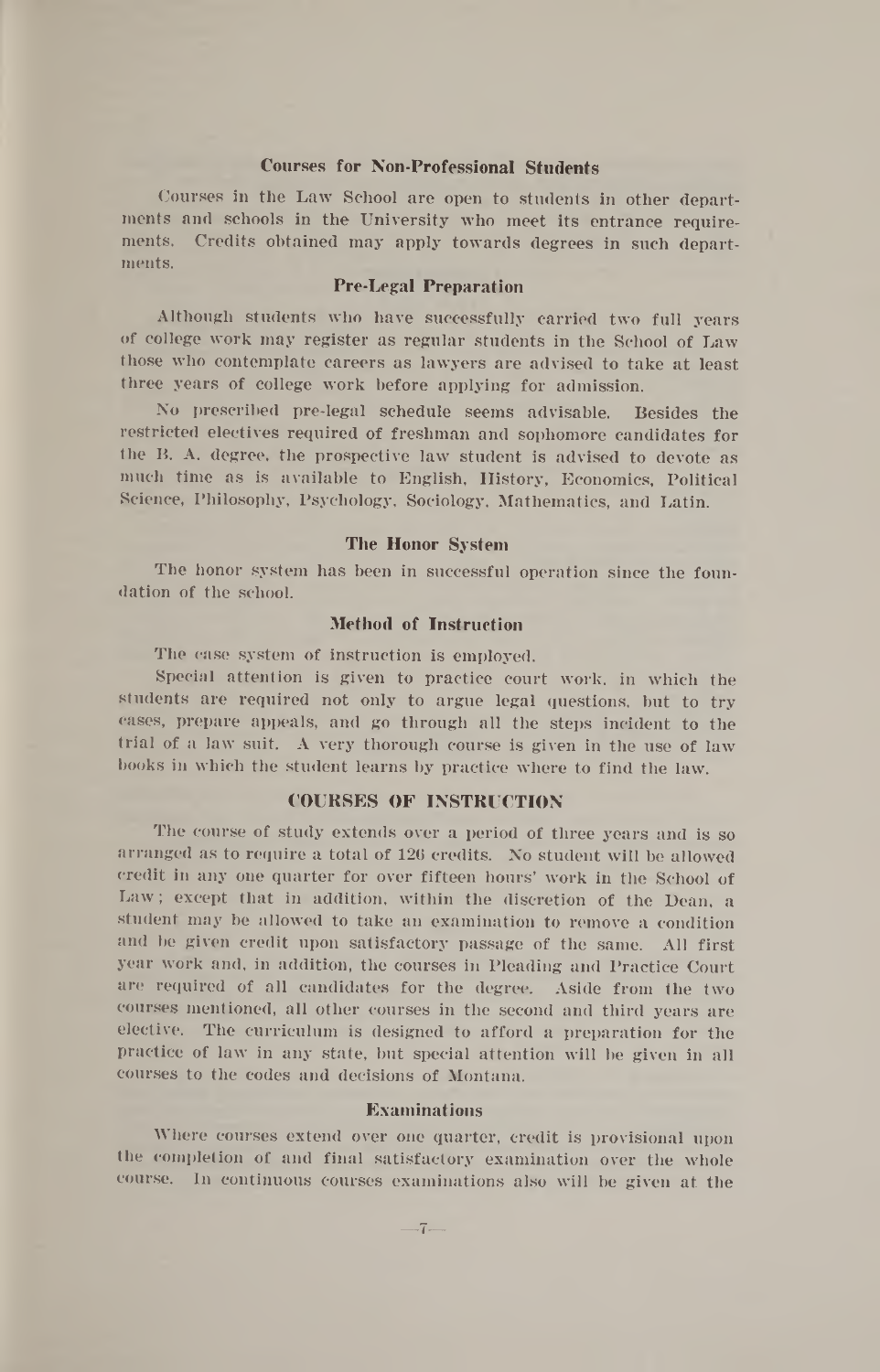end of the first quarter. Conditions may be removed only in the regular examinations at the end of a repetition of the course.

" Senior Examinations" covering the entire field of concentration will not be given.

#### **CURR ICULUM**

#### FIRST YEAR

| Quarter<br>Quarter<br>Quarter<br>Credits<br>Credits<br>Credits<br>$\ddot{?}$<br>$\mathcal{R}$<br>3<br>3<br>3<br>$\overline{3}$<br>3<br>$\overline{2}$<br>$\overline{4}$<br><b>HARA</b><br>$\sim$<br><b>STARK</b><br>$\overline{5}$<br>Agency manufactured and all the series of the series of the series of the series of the series of the series of the series of the series of the series of the series of the series of the series of the series of the series o<br>---<br>$\overline{\mathbf{3}}$<br>$\sim$<br><b>Kingdom</b><br>SECOND AND THIRD YEARS<br>$\overline{2}$<br><b>MARKET</b><br>$\overline{2}$<br>$\overline{2}$<br>Pleading <u>communication</u><br>$\overline{2}$<br>$\overline{2}$<br>$\overline{2}$<br>$\overline{2}$<br>$\overline{3}$<br>3<br>$\overline{\mathbf{3}}$<br>**Irrigation Law<br>$\overline{3}$<br>$-100$<br>$\overline{3}$<br>1.1.1<br>$\overline{5}$<br>$-11$<br><b>ALCOHOL</b><br>$\overline{2}$<br>Trusts<br>$\overline{2}$<br>$\overline{2}$<br>$\overline{2}$<br>$\overline{2}$<br>Sales<br>$\overline{2}$<br>$\frac{2}{1}$<br>$\overline{2}$<br>$\overline{2}$<br>$\overline{2}$<br>$\mathcal{D}$<br><b>Address</b><br>$\sim$<br><b>Parties</b><br>$\overline{\mathbf{3}}$<br><b>Address</b><br>Constitutional Law<br>$\mathbf{3}$<br>3<br><b>MARY</b><br>$\overline{2}$<br>---<br>Use of Law Books<br>*Will be given in 1930-31, but not in 1931-32. |                             | Autumn Winter | Spring |
|---------------------------------------------------------------------------------------------------------------------------------------------------------------------------------------------------------------------------------------------------------------------------------------------------------------------------------------------------------------------------------------------------------------------------------------------------------------------------------------------------------------------------------------------------------------------------------------------------------------------------------------------------------------------------------------------------------------------------------------------------------------------------------------------------------------------------------------------------------------------------------------------------------------------------------------------------------------------------------------------------------------------------------------------------------------------------------------------------------------------------------------------------------------------------------------------------------------------------------------------------------------------------------------------------------------------------------------------------------------------------------------------------|-----------------------------|---------------|--------|
|                                                                                                                                                                                                                                                                                                                                                                                                                                                                                                                                                                                                                                                                                                                                                                                                                                                                                                                                                                                                                                                                                                                                                                                                                                                                                                                                                                                                   |                             |               |        |
|                                                                                                                                                                                                                                                                                                                                                                                                                                                                                                                                                                                                                                                                                                                                                                                                                                                                                                                                                                                                                                                                                                                                                                                                                                                                                                                                                                                                   |                             |               |        |
|                                                                                                                                                                                                                                                                                                                                                                                                                                                                                                                                                                                                                                                                                                                                                                                                                                                                                                                                                                                                                                                                                                                                                                                                                                                                                                                                                                                                   |                             |               |        |
|                                                                                                                                                                                                                                                                                                                                                                                                                                                                                                                                                                                                                                                                                                                                                                                                                                                                                                                                                                                                                                                                                                                                                                                                                                                                                                                                                                                                   |                             |               |        |
|                                                                                                                                                                                                                                                                                                                                                                                                                                                                                                                                                                                                                                                                                                                                                                                                                                                                                                                                                                                                                                                                                                                                                                                                                                                                                                                                                                                                   |                             |               |        |
|                                                                                                                                                                                                                                                                                                                                                                                                                                                                                                                                                                                                                                                                                                                                                                                                                                                                                                                                                                                                                                                                                                                                                                                                                                                                                                                                                                                                   |                             |               |        |
|                                                                                                                                                                                                                                                                                                                                                                                                                                                                                                                                                                                                                                                                                                                                                                                                                                                                                                                                                                                                                                                                                                                                                                                                                                                                                                                                                                                                   |                             |               |        |
|                                                                                                                                                                                                                                                                                                                                                                                                                                                                                                                                                                                                                                                                                                                                                                                                                                                                                                                                                                                                                                                                                                                                                                                                                                                                                                                                                                                                   |                             |               |        |
|                                                                                                                                                                                                                                                                                                                                                                                                                                                                                                                                                                                                                                                                                                                                                                                                                                                                                                                                                                                                                                                                                                                                                                                                                                                                                                                                                                                                   |                             |               |        |
|                                                                                                                                                                                                                                                                                                                                                                                                                                                                                                                                                                                                                                                                                                                                                                                                                                                                                                                                                                                                                                                                                                                                                                                                                                                                                                                                                                                                   |                             |               |        |
|                                                                                                                                                                                                                                                                                                                                                                                                                                                                                                                                                                                                                                                                                                                                                                                                                                                                                                                                                                                                                                                                                                                                                                                                                                                                                                                                                                                                   |                             |               |        |
|                                                                                                                                                                                                                                                                                                                                                                                                                                                                                                                                                                                                                                                                                                                                                                                                                                                                                                                                                                                                                                                                                                                                                                                                                                                                                                                                                                                                   |                             |               |        |
|                                                                                                                                                                                                                                                                                                                                                                                                                                                                                                                                                                                                                                                                                                                                                                                                                                                                                                                                                                                                                                                                                                                                                                                                                                                                                                                                                                                                   |                             |               |        |
|                                                                                                                                                                                                                                                                                                                                                                                                                                                                                                                                                                                                                                                                                                                                                                                                                                                                                                                                                                                                                                                                                                                                                                                                                                                                                                                                                                                                   |                             |               |        |
|                                                                                                                                                                                                                                                                                                                                                                                                                                                                                                                                                                                                                                                                                                                                                                                                                                                                                                                                                                                                                                                                                                                                                                                                                                                                                                                                                                                                   |                             |               |        |
|                                                                                                                                                                                                                                                                                                                                                                                                                                                                                                                                                                                                                                                                                                                                                                                                                                                                                                                                                                                                                                                                                                                                                                                                                                                                                                                                                                                                   |                             |               |        |
|                                                                                                                                                                                                                                                                                                                                                                                                                                                                                                                                                                                                                                                                                                                                                                                                                                                                                                                                                                                                                                                                                                                                                                                                                                                                                                                                                                                                   |                             |               |        |
|                                                                                                                                                                                                                                                                                                                                                                                                                                                                                                                                                                                                                                                                                                                                                                                                                                                                                                                                                                                                                                                                                                                                                                                                                                                                                                                                                                                                   |                             |               |        |
|                                                                                                                                                                                                                                                                                                                                                                                                                                                                                                                                                                                                                                                                                                                                                                                                                                                                                                                                                                                                                                                                                                                                                                                                                                                                                                                                                                                                   |                             |               |        |
|                                                                                                                                                                                                                                                                                                                                                                                                                                                                                                                                                                                                                                                                                                                                                                                                                                                                                                                                                                                                                                                                                                                                                                                                                                                                                                                                                                                                   |                             |               |        |
|                                                                                                                                                                                                                                                                                                                                                                                                                                                                                                                                                                                                                                                                                                                                                                                                                                                                                                                                                                                                                                                                                                                                                                                                                                                                                                                                                                                                   |                             |               |        |
|                                                                                                                                                                                                                                                                                                                                                                                                                                                                                                                                                                                                                                                                                                                                                                                                                                                                                                                                                                                                                                                                                                                                                                                                                                                                                                                                                                                                   |                             |               |        |
|                                                                                                                                                                                                                                                                                                                                                                                                                                                                                                                                                                                                                                                                                                                                                                                                                                                                                                                                                                                                                                                                                                                                                                                                                                                                                                                                                                                                   |                             |               |        |
|                                                                                                                                                                                                                                                                                                                                                                                                                                                                                                                                                                                                                                                                                                                                                                                                                                                                                                                                                                                                                                                                                                                                                                                                                                                                                                                                                                                                   |                             |               |        |
|                                                                                                                                                                                                                                                                                                                                                                                                                                                                                                                                                                                                                                                                                                                                                                                                                                                                                                                                                                                                                                                                                                                                                                                                                                                                                                                                                                                                   |                             |               |        |
|                                                                                                                                                                                                                                                                                                                                                                                                                                                                                                                                                                                                                                                                                                                                                                                                                                                                                                                                                                                                                                                                                                                                                                                                                                                                                                                                                                                                   |                             |               |        |
|                                                                                                                                                                                                                                                                                                                                                                                                                                                                                                                                                                                                                                                                                                                                                                                                                                                                                                                                                                                                                                                                                                                                                                                                                                                                                                                                                                                                   |                             |               |        |
|                                                                                                                                                                                                                                                                                                                                                                                                                                                                                                                                                                                                                                                                                                                                                                                                                                                                                                                                                                                                                                                                                                                                                                                                                                                                                                                                                                                                   |                             |               |        |
|                                                                                                                                                                                                                                                                                                                                                                                                                                                                                                                                                                                                                                                                                                                                                                                                                                                                                                                                                                                                                                                                                                                                                                                                                                                                                                                                                                                                   |                             |               |        |
|                                                                                                                                                                                                                                                                                                                                                                                                                                                                                                                                                                                                                                                                                                                                                                                                                                                                                                                                                                                                                                                                                                                                                                                                                                                                                                                                                                                                   |                             |               |        |
|                                                                                                                                                                                                                                                                                                                                                                                                                                                                                                                                                                                                                                                                                                                                                                                                                                                                                                                                                                                                                                                                                                                                                                                                                                                                                                                                                                                                   |                             |               |        |
|                                                                                                                                                                                                                                                                                                                                                                                                                                                                                                                                                                                                                                                                                                                                                                                                                                                                                                                                                                                                                                                                                                                                                                                                                                                                                                                                                                                                   |                             |               |        |
|                                                                                                                                                                                                                                                                                                                                                                                                                                                                                                                                                                                                                                                                                                                                                                                                                                                                                                                                                                                                                                                                                                                                                                                                                                                                                                                                                                                                   |                             |               |        |
|                                                                                                                                                                                                                                                                                                                                                                                                                                                                                                                                                                                                                                                                                                                                                                                                                                                                                                                                                                                                                                                                                                                                                                                                                                                                                                                                                                                                   | **Will be given in 1931-32. |               |        |

In addition to the above curriculum, second and third year students taking International Law in the Department of History and Political Science may apply credit received in it toward their law degrees.

#### **DESCRIPTION OF COURSES**

#### **First Year**

Contracts. Offer and acceptance; consideration; contracts for benefit of third persons; assignment of contracts; joint obligations; Statute of Frauds; express and implied conditions; impossibility; illegal contracts; discharge of contracts, including agreement to discharge, novation, release, etc. Williston's Cases on Contracts. Second Edition. Mr. Leaphart.

Property I. Nature of possession; acquisition of title to personal property by Statute of Limitations, accession, confusion, gifts, and judgments. The bailee's and finder's rights in property, together with a consideration of the rules of common law liens and pledges. Conversion of chattels. Introduction to the law of real property. Tenure, estates and conveyances. Fixtures and waste. Easements and covenants running with land. Warren's Cases on Property. Mr. Toelle.

 $\mathcal{R}$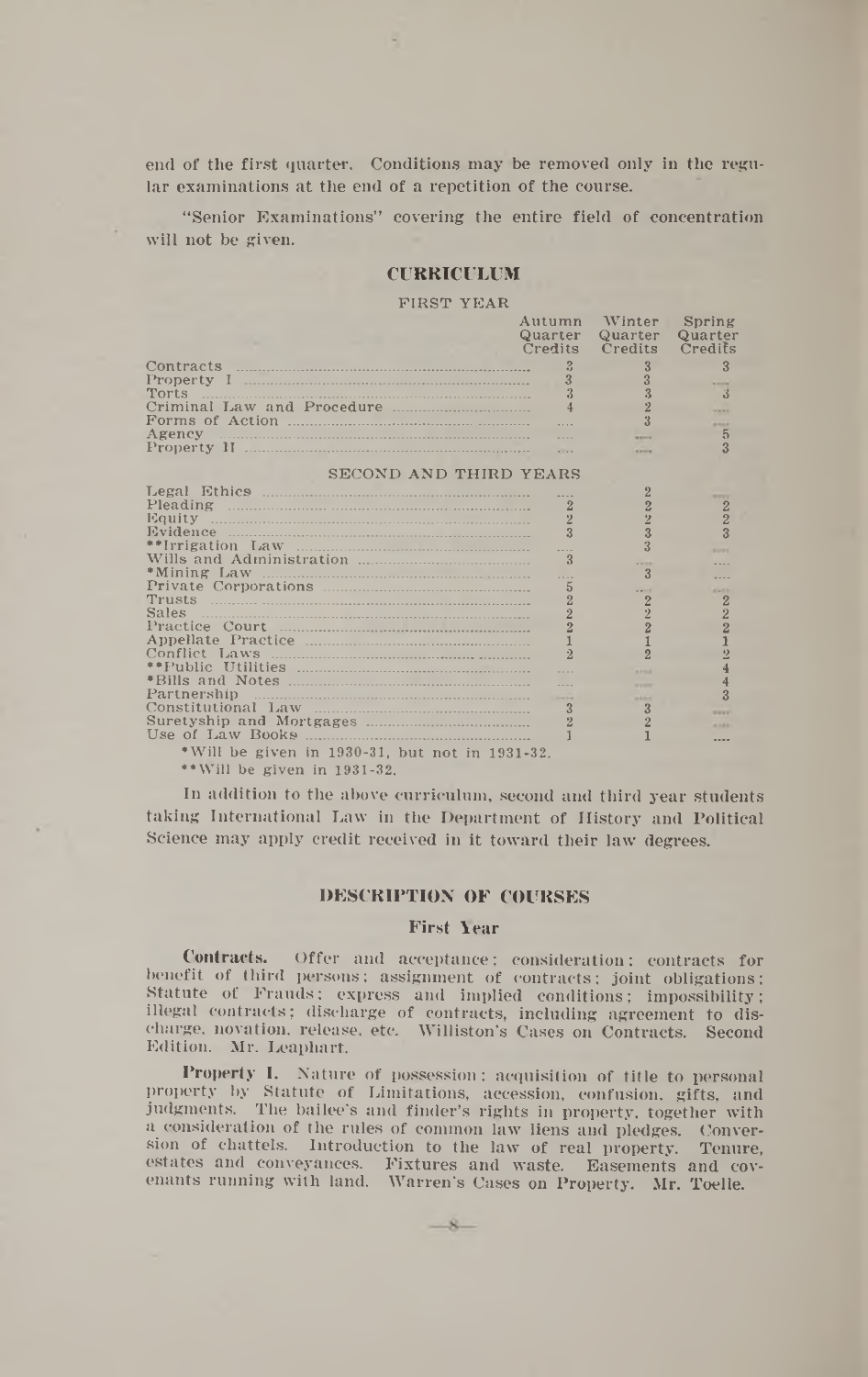Torts. Trespass and case at common law ; the principles of legal cause and legal damage: assault and battery; imprisonment; trespass to realty and personalty; deceit; defamation; negligence; malicious prosecution; interference with advantageous relations, including unfair competition, strikes, boycotts, business combinations. Liability under Workmen's Compensation Acts, with special attention to the Montana Workmen's Compensation Act. Bohlen's Cases on the Law of Torts (second edition). Mr. Toelle.

Criminal Law and Procedure. Sources of Criminal Law; complaint and warrant; preliminary hearing; grand jury and indictment: information; arraignment and plea; nature of crimes; analysis of criminal act and criminal intent; jurisdiction; defenses; parties in crime; analysis of particular crimes. Emphasis on Penal Code of Montana. Sayre's Cases on Criminal Law. Mr. Mason.

Forms of Action. A study of the various forms of civil actions at common law, including trespass, case, ejectment, detinue, replevin, trover, covenant, account, debt, special and general assumpsit and the proper pleading in causes under them. Cook and Hinton's Cases on Common Law Pleading. Mr. Mason.

Agency. Includes master and servant. Introductory principles: nature of the relationship; appointment; when the principal is liable to third parties when the agent has acted in case of torts, crimes and contracts; liability of principal to agent; liability of the agent to his principal; liability of the agent to third parties; workmen's compensation and employers' liability acts; doctrines of undisclosed principal; delegation by an agent; ratification; termination of the agency. Mechem's Cases on Agency (second edition). Mr. Pope.

Property II. Methods of conveyancing at common law, under the Statute of Uses and under modern statutes; original acquisition by disseisin, adverse possession, prescription and accretion; execution and delivery of deeds; description of property conveyed; creation of easements by implication; covenants for title, estoppel by deed, recording acts. Aigler's Cases on Titles. Mr. Toelle.

#### Second and Third Years

Legal Ethics. History of the development of the legal profession in England and the United States; requisite educational, mental, and moral equipment of a lawyer. Duties and responsibilities of lawyers to each other, the courts, their clients and the public; pecuniary relations of lawyers and clients. The American Bar Association's Canons of Professional Ethics. Costigan's Cases on Legal Ethics. Mr. Toelle.

Pleading. The subject is studied primarily from the standpoint of the Code of Civil Procedure in force in Montana. Topics covered are as follows : Parties; the complaint; splitting and joinder of causes of action ; answers; demurrers ; replies; various motions; bills of particulars amendment and aider. Sunderland's Cases on Code Pleading. The Montana Code of Civil Procedure. Mr. Toelle.

Equity. Nature of equity jurisdiction; specific performance; the Statute of Frauds; defenses to specific performance because of plaintiff's conduct: laches, fraud; misrepresentation, concealment and unfairness ; failure to make good title; effect of mistake and hard bargains ; mutuality of remedies, and want of mutality; relief for and against third parties; bills for an account. Specific reparation and prevention of torts; waste, trespass, disturbance of easements, nui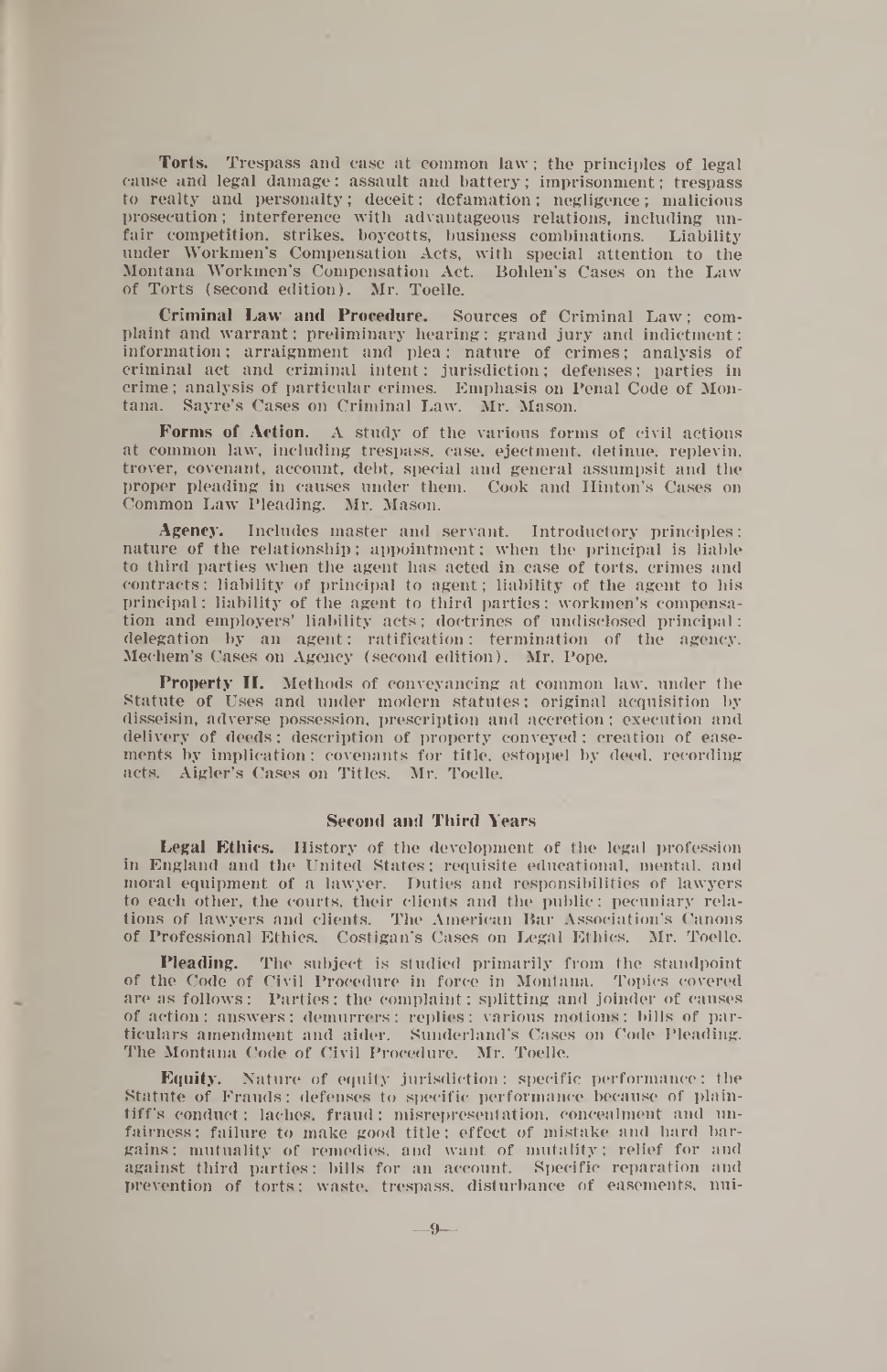sance, interference with business. Ames' Cases in Equity Jurisdiction. Vol. I. Mr. Leaphart.

Evidence. The theory of evidence; rules governing admissibility; the hearsay rule and its exceptions; opinion evidence; the parol evidence rule, and the rules governing the introduction and interpretation of documents; the methods of producing evidence; the attendance of witnesses; their examination; cross examination, impeachment and confirmation; evidence before trial; the respective functions of judge and jury; the burden of proof and presumptions; judicial notice and judicial admission; actual practice in introducing evidence. Thayer's Cases on Evidence (Revised Edition) Mr. Whitlock

**Irrigation Law.** This course traces the genesis and development of the law of water rights in the west; how rights to the use of water may be acquired and retained, and generally, the law of water rights as applied to irrigation, mining, manufacturing, and the generation of power with special reference to Montana law. Selected cases. Mr. Pope.

**Wills** and **Administration.** Testamentary capacity and intent; types and execution of wills; revocation; republication and revival; administration of estates, including granting and revocation of administration, title and powers of executors and administrators, payment of legacies and distributive shares; probate procedure in Montana. Costigan's Cases on Wills and Montana Code. Mr. Toelle.

**Mining Law.** Lodes; placers; locators; discovery; location; tunnel sites; conditions of retention of claims, subsurface rights; adverse claims; patents; oil, gas, and other mining leases: tenancies in common and mining partnerships. Costigan's Cases on Mining Law. Mr. Pope.

**Private Corporations.** Corporations distinguished from partnerships and joint stock companies; disregarding the corporate fiction; formation of corporations; powers of corporations; de facto corporations ; ultra vires acts of corporations; rights and liabilities of directors, promoters, creditors and shareholders; rights of minority shareholders; shares of stock; transfer; assessment; voting trusts; foreign corporations, corporate forms. Warren's Cases on Corporations (2nd Ed.) Mr. Pope.

**Trusts.** Nature and requisite of trusts and the distinction between trusts, debts, and other legal relations; the language necessary to the creation of a trust; the question of consideration; the effect of the Statutes of Frauds and of Wills; the elements of a trust, including the subject matter, the trustee and the cestui; charitable trusts; resulting and constructive trusts; remedies of the cestui against the trustee; transfer of the interest of the cestui; the persons bound by a trust; liabilities of the trustee to third persons; duties of trustees as to investments. Scott's Cases on Trusts. Mr. Leaphart.

Sales. Subject matter of sale at law and in equity; executory and executed sales; effect of fraud and related matter; special rights and remedies of the seller and of the buyer; Statute of Frauds; Uniform Sales Act. Williston's Cases on Sales. Mr. Mason.

Practice **Court.** Each student is required to try without assistance at least two civil jury cases during the year. Separate abstracts of testimony, as nearly as possible in the form in which a case is presented to a lawyer in his office, are given the respective studentcounsel. The student must, from his abstract, decide upon his remedy or defense, draw and file pleadings, serve process, and try his case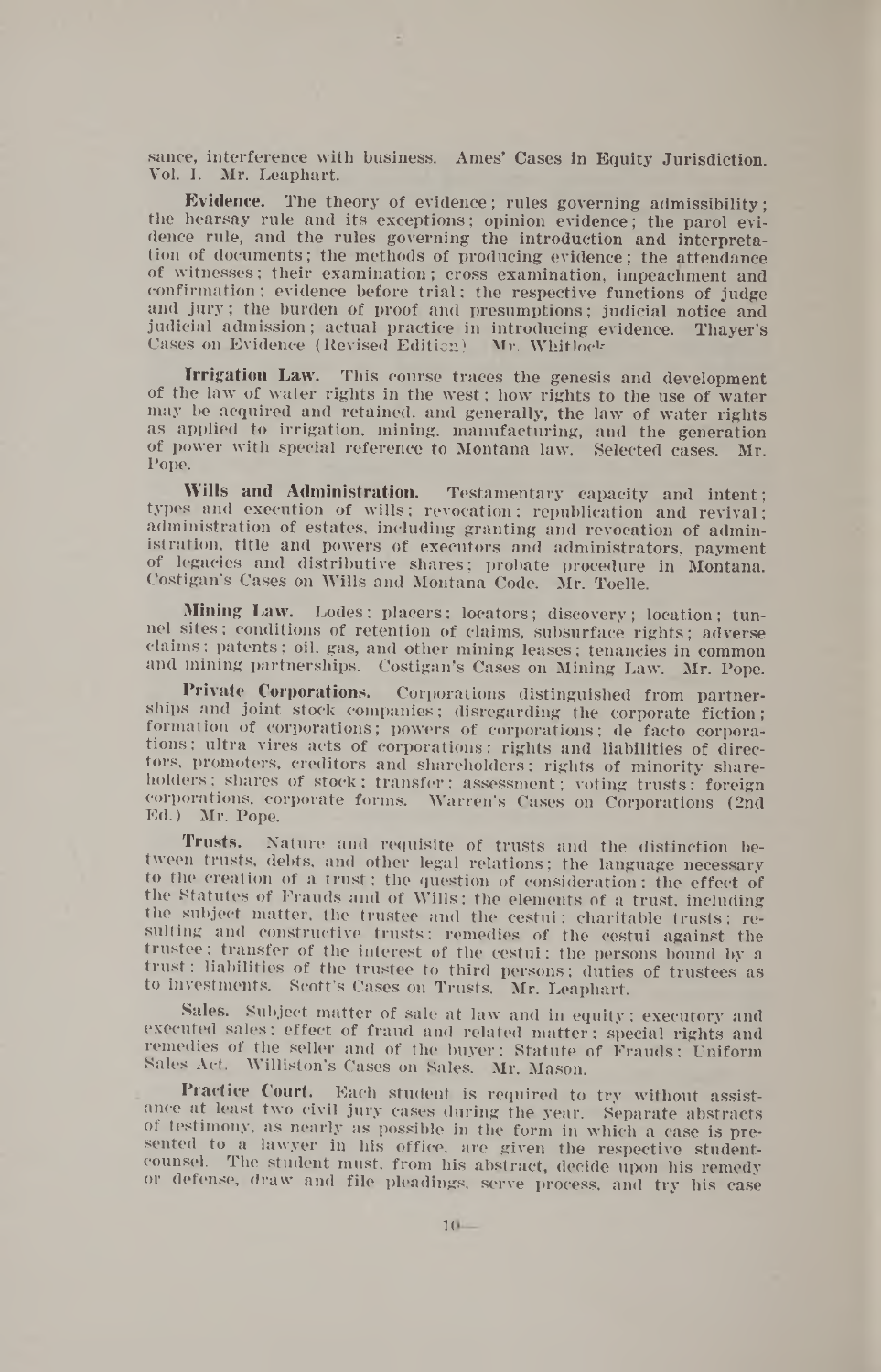without deviation from the requirements of the Code of Civil Procedure and the rules of the Missoula County District Court. A jury is impaneled in each case and the instructor presides at all trials. All students are required to be present at all trials. Civil Procedure, selected cases, and practical exercises. Mr. Pope.

×

**Appellate Practice.** The appellate jurisdiction in civil actions is considered, what judgments, orders and proceedings may be appealed from, parties who may appeal, time within which appeal may be taken, extent of review and the various steps by which the appeal is taken. Actual practice will be given in preparing the record proper and bills of exceptions. Besides this, extraordinary remedies will be studied, such as Writ of Habeas Corpus and the Montana Writ of Supervisory Control. Selected Cases on Appellate Practice. Mr. Whitlock.

**Conflict of Laws.** Legal units, extent of legislative power, and other fundamental conceptions. Domicile. Jurisdiction for taxation. Jurisdiction of courts. The creation of rights in contract and tort; capacity, and other personal rights. The creation of rights in property; transfers inter vivos and by inheritance. The recognition and enforcement of rights; foreign executors and administrators; the nature, obligation and effect of judgments. Beal's Cases on Conflict of Laws. (1927 2 Vol. Ed.) Mr. Whitlock.

Public Utilities. Part I: Rights, privileges, powers, immunities, duties, liabilities and disabilities of pubic service agencies, including rules laid down by common law, statutory law and commission regulations on service and rates charged for service. Part II: Law peculiar to common carriers and innkeepers. Burdick's Cases on Public Service, Common Carriers and Innkeepers. Mr. Mason.

**Bills and Notes.** This subject is studied from the standpoint of the negotiable instruments law which is in force in Montana, and in most of the other states. Negotiability, form and inceptions of bills and notes, acceptance, delivery, consideration, negotiation, rights and liabilities of the various parties, presentment, dishonor, and discharge. Smith & Moore, Cases on Bills and Notes. Mr. Mason.

Partnership. Nature and creation of a partnership; partnership property; firm name and good will; duties, and liabilities of partners inter se; powers of partners and liabilities of the partnership for their acts; dissolution and distribution of assets; limited partnerships. Meehem's Cases on Partnership. (4th Ed.) Mr. Mason.

**Constitutional Law.** Study of state and federal constitutional law with special reference to Montana's constitution. Adopting and amending constitutions; effect of unconstitutional laws; separation of powers: delegation of powers; political and civil rights of individuals; rights of persons accused of crime; due process of law; retroactive laws, including laws impairing the obligation of contract; general scope of federal powers. Hall's Cases on Constitutional Law. Mason.

**Suretyship and Mortgages.** Guaranty; defenses of surety; rights of surety against principal or co-surety including subrogation, reimbursement, exoneration, contribution; rights of creditors to securities held by cosurety. Elements of mortgage; title and lien theory; equitable mortgages; conveyances absolute an form ; rights and duties of mortgagor and mortgagee; dower and courtesy; limitation on redemp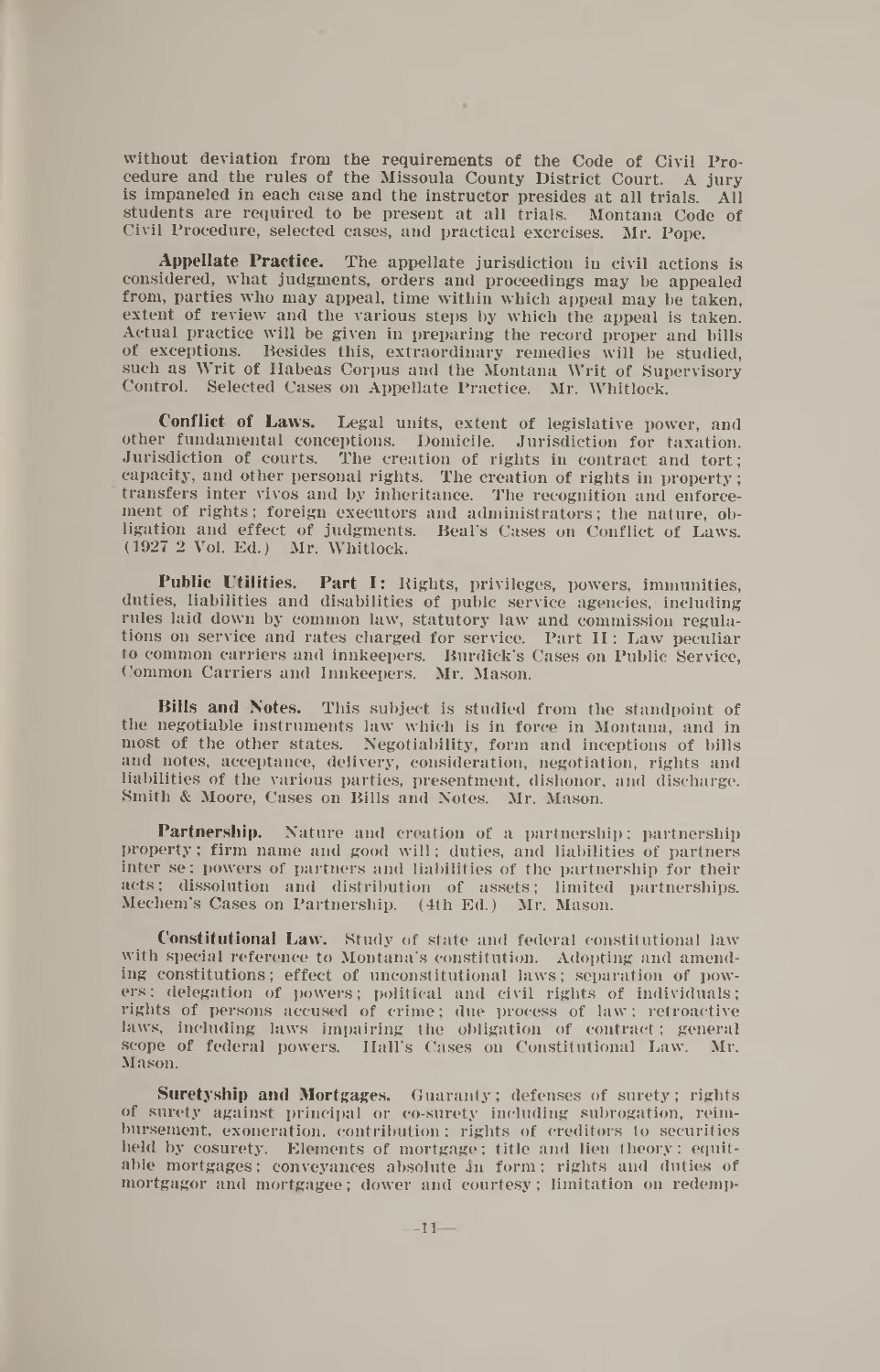tion; clogging the equity; assignment of mortgages; marshalling the assets. Ames' Cases on Suretyship. Wyman's Cases on Mortgages. Mr. Leaphart.

Use of Law Books. How to find the law ; use of the law library with special attention given to Montana statutes and decisions. Running down weight of authority in all states in the Union and England through textbooks, encyclopedias, digests, selected cases, codes and reports; practical problems in preparation of legal authorities for purpose of presenting questions of law to courts; analysis of facts for purpose of finding law ; preparation of office and court briefs. No book is used. Mr. Mason.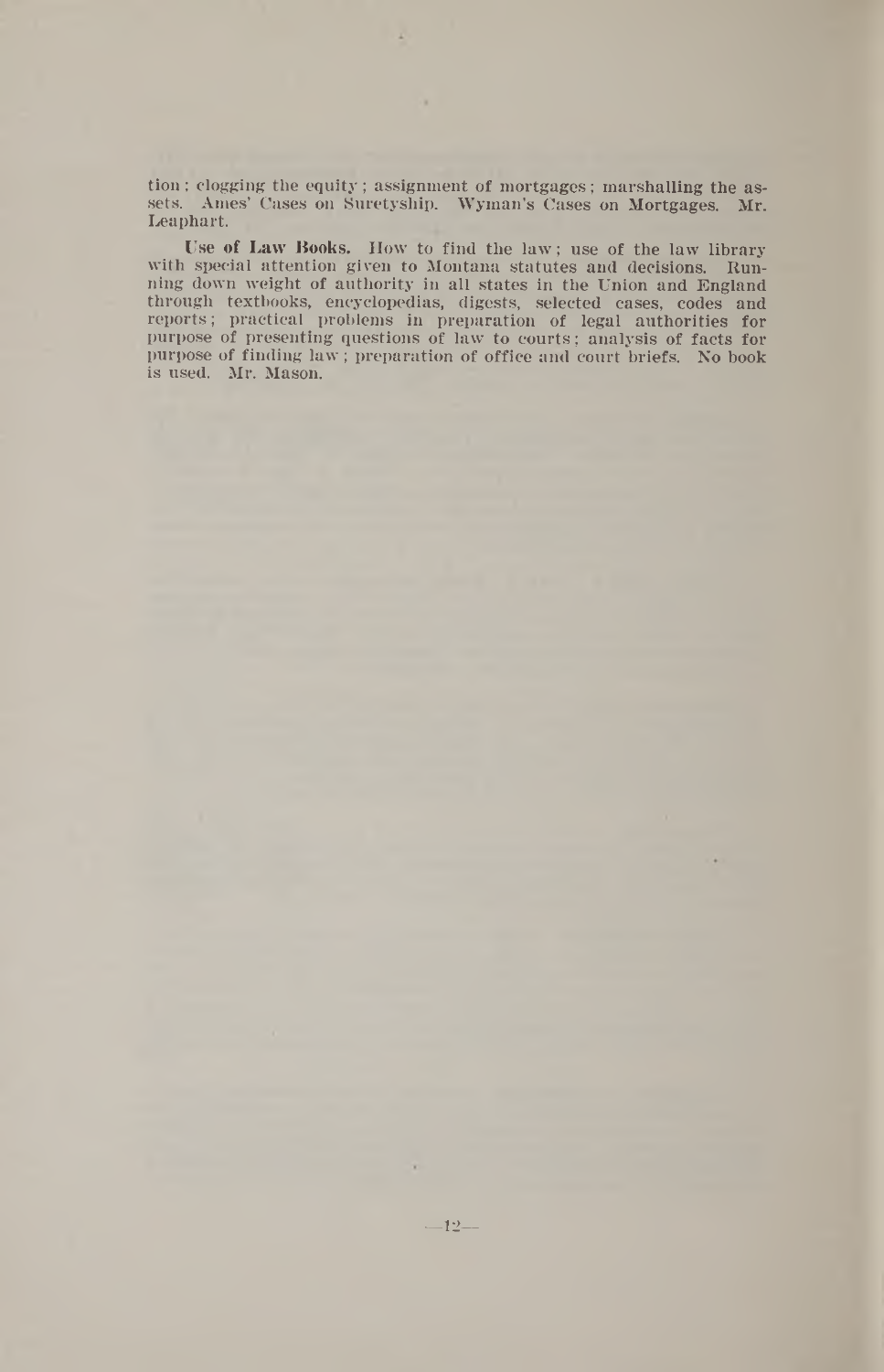#### **REGISTER OF STUDENTS, 1929-1930**

#### **Third Year**

Cowan, William E. Crippen, Henry C., Jr. Elge, Frances C. Fritz, Edmund T. Garlington, Jamesburt C. Gaughan, Lawrence E. Larsen, Steiner A. McCulloh, Albyn F.

McFarland, Carl Martin, George W. Moe, Anton K. Rognlien, Gordon D. Stewart, Sidney D. Williams, Robert D. Williams, Shirley B.

#### **Second Year**

Allen, George J. Allen, Robert H. Blair, Carl W. Bonner, Thomas W. Curtiss, Frank C. Grandey, Charles E. Gribble, Clifford W. Johnson, Alvin C. Johnson, Charles M. Johnson, Claude A.

Anderson, Harold K. Crenshaw, Eleanor L. Dean, Harold G. DeBord, Theodore L. Finley, John H. Fitz-Stephens, Joe Grande, Martin T., Jr. Hannifin, Dorothy M. Hopkins, David R. Hoven, Vernon B. Ironsides, Fred A., Jr. Lamb, Franklin A. Lemire, Hugh J. Luke, Robert F.

Kottas, Leo J. Morrow,- James H., Jr. Ruskosky, William C. Sanders, Wilbur F. Shead, Otis D. Smith, Russell E. Stocking, Donald J. Taylor, William R. Wertz, Wesley W. Zappone, Francis L.

#### **First Year**

Marrs, Don F. Martin, James W. Mayo, Joe E. Miller, Clem Monaghan, Joseph P. Murphy, Walter T. Pierson, Dalton T. Priest, Foy F. Schoonover, Leland H. Schulz, Leonard A. Sherick, Joseph V. Small, Floyd O. Thompson, Harold L.

 $-13-$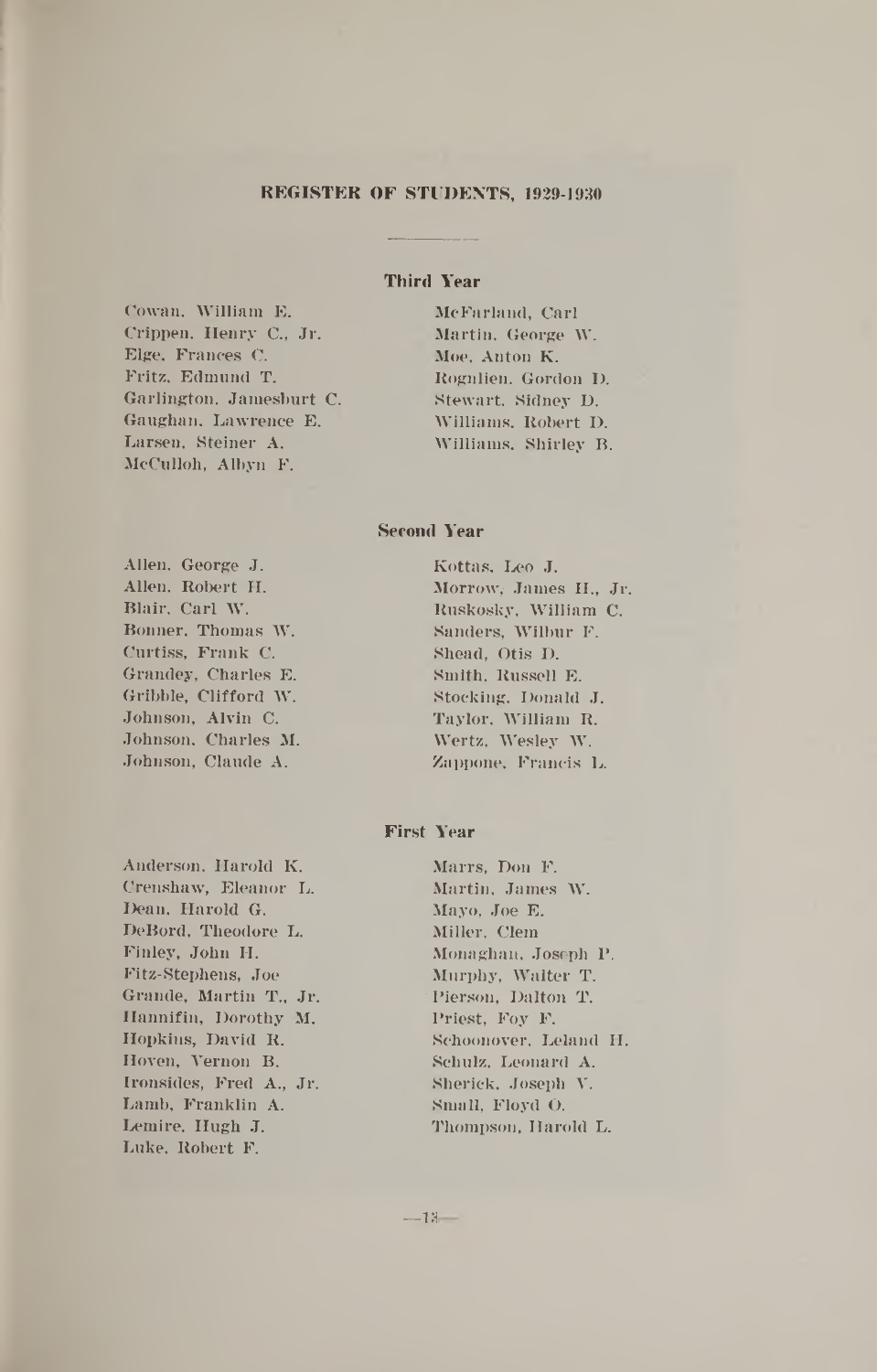#### **Students Taking Some Courses in the Law School**

 $-14-$ 

Arnoldson, Astrid Hugo, Elmer L. Barnes, Joseph A. Kilroy, Horatio Benson, Frank L. Larson, Reynold Bruce, Flossie , Mayland, Jennings Christianson, Leslie O. Michaelson; Cleona Crawford, William Mork, Marvin Davis, Kenneth H. Parmenter, Robert E. Dobner, Raymond Peterson, Carl O. Ekegren, Kermit Rathert, Charles Evanko, John, Jr. Good, Kenneth Shope, Edward D. Grady, Montana Stevlingson, D. M. Hamre, Edward A. Stoverud, Alice Harvey, A. D'Arcy Tadevick, Edward J. Haugen, Dorothy Thomas, Edward W. Hilde, William Vennekolt, Wesley Holden, Bertha Williams, Thelma Holmberg, Frank G. Woods, F. A. Hughes, Frances

Blackford, W. M. Matthews, Hortense **M.**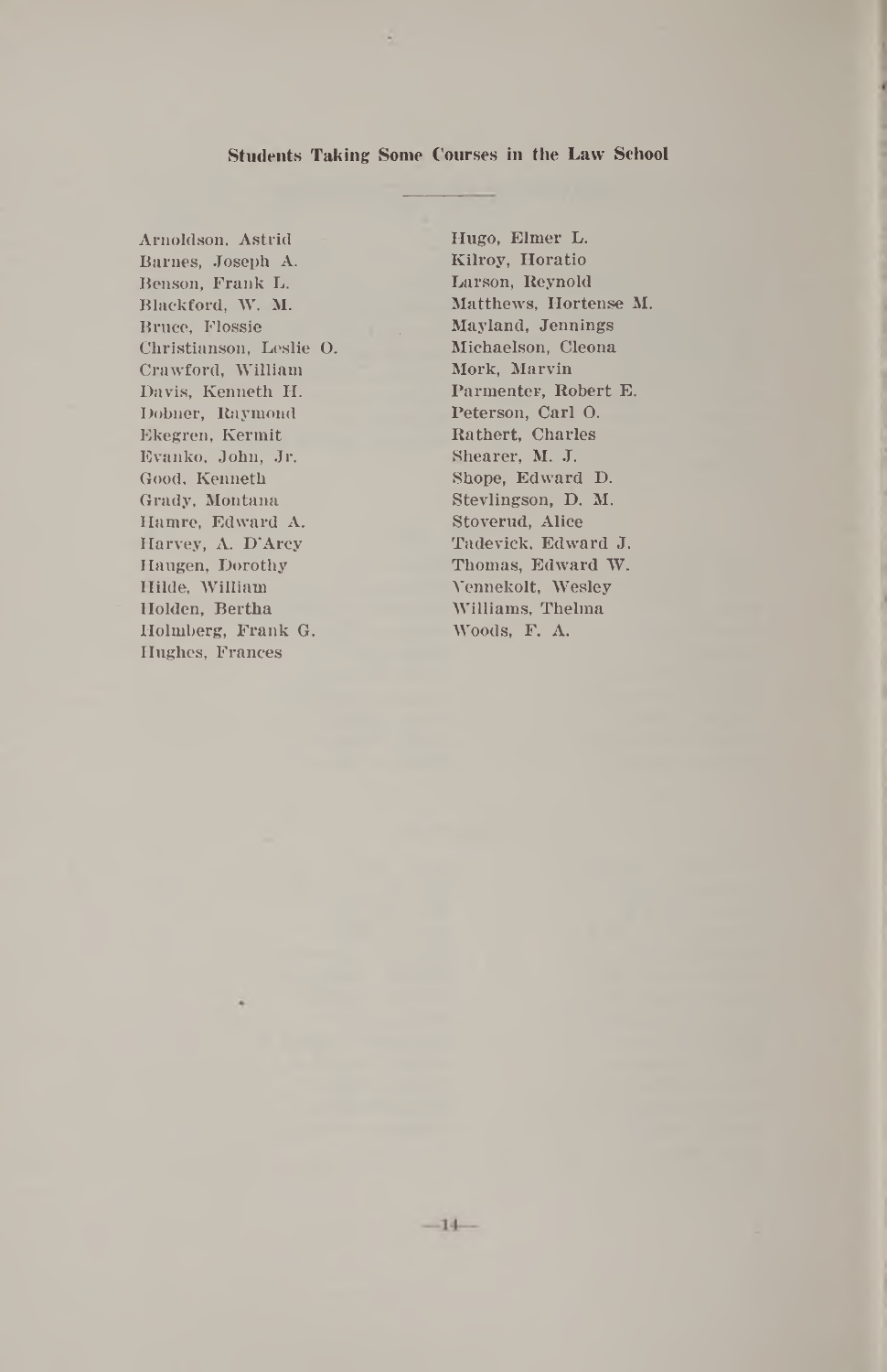

LAW SCHOOL BUILDING

 $\frac{1}{2}$